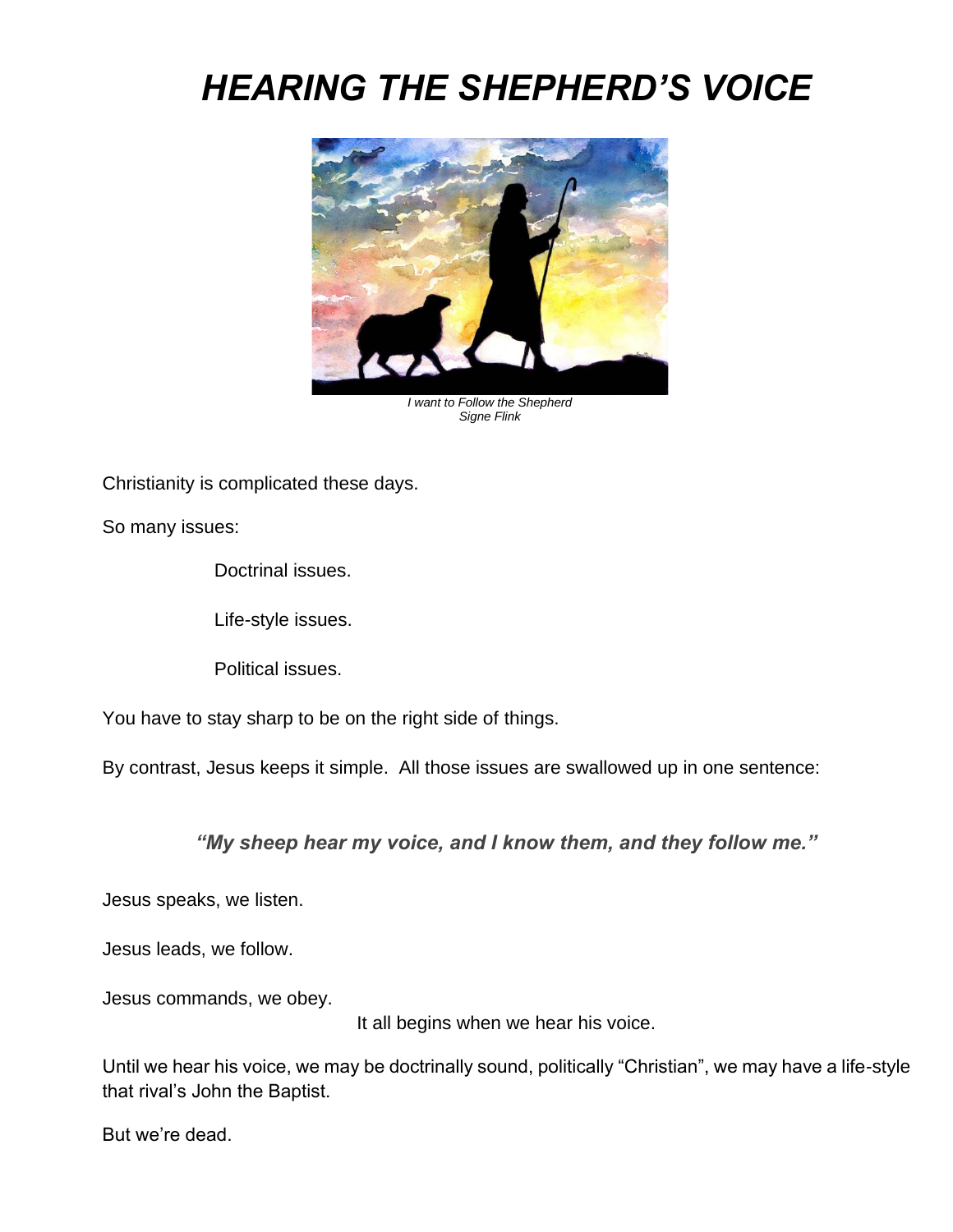We're dead until we hear the Shepherd's voice.

#### *"The hour is coming, and now is, when the dead shall hear the voice of the Son of God. And those who hear shall live."*

*John 5*

The Shepherd says, "Follow me!"

Do we hear it down by the river?

Do we hear it in a church?

Do we hear it from the bottom of a pit?

Do we hear it while a friend is tempting us with a fortune?

Jesus is not an ideology, or an insight or a program, or "seven steps to salvation".



## **Jesus is our Shepherd.**

The Good Shepherd Gives His Life for the Sheep

Either we follow the voice of the Shepherd….or we're still in darkness.

It's his voice that counts, the words that he speaks.

Those words are Spirit and Life.

Those words are fire.

They are a dividing sword.

The Shepherd is able to make his voice heard without our help.

He draws us to himself and speaks to us in a thousand ways.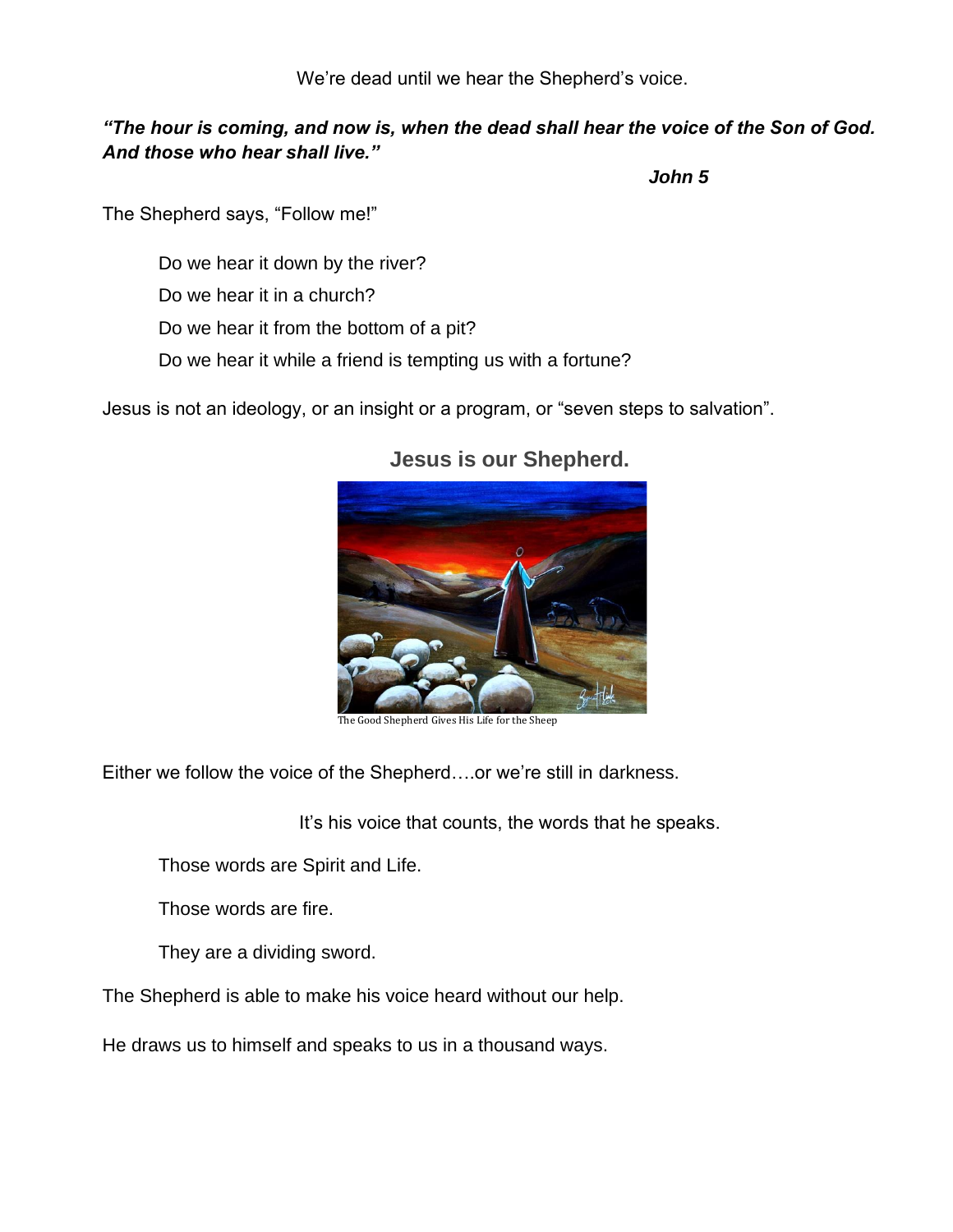## *The Shepherd gathers us together and speaks.*



#### *"Wherever two or three are gathered in my name, there am I in the midst of them."*

#### *Matthew 18*

It could be five souls sitting under an oak tree. It could be a handful gathered in a storefront. Or a mega church or an old cathedral.

When it's more than a "church routine", when the focus is on him, the Shepherd speaks.

Through the words of a hymn.

A casual greeting.

A message from scripture.

Maybe two sentences in a dry sermon.

*"My sheep hear my voice."*

## *The Shepherd speaks through the voice of a stranger.*

My wife and I are sitting at the departure gate and have just been told that our flight has been cancelled.

A young woman begins to weep.

We ask if we can help.

"I've got to get home! I don't know what to do."

This is no accident. This is the Shepherd saying, *"Forget your own problem and help this woman."*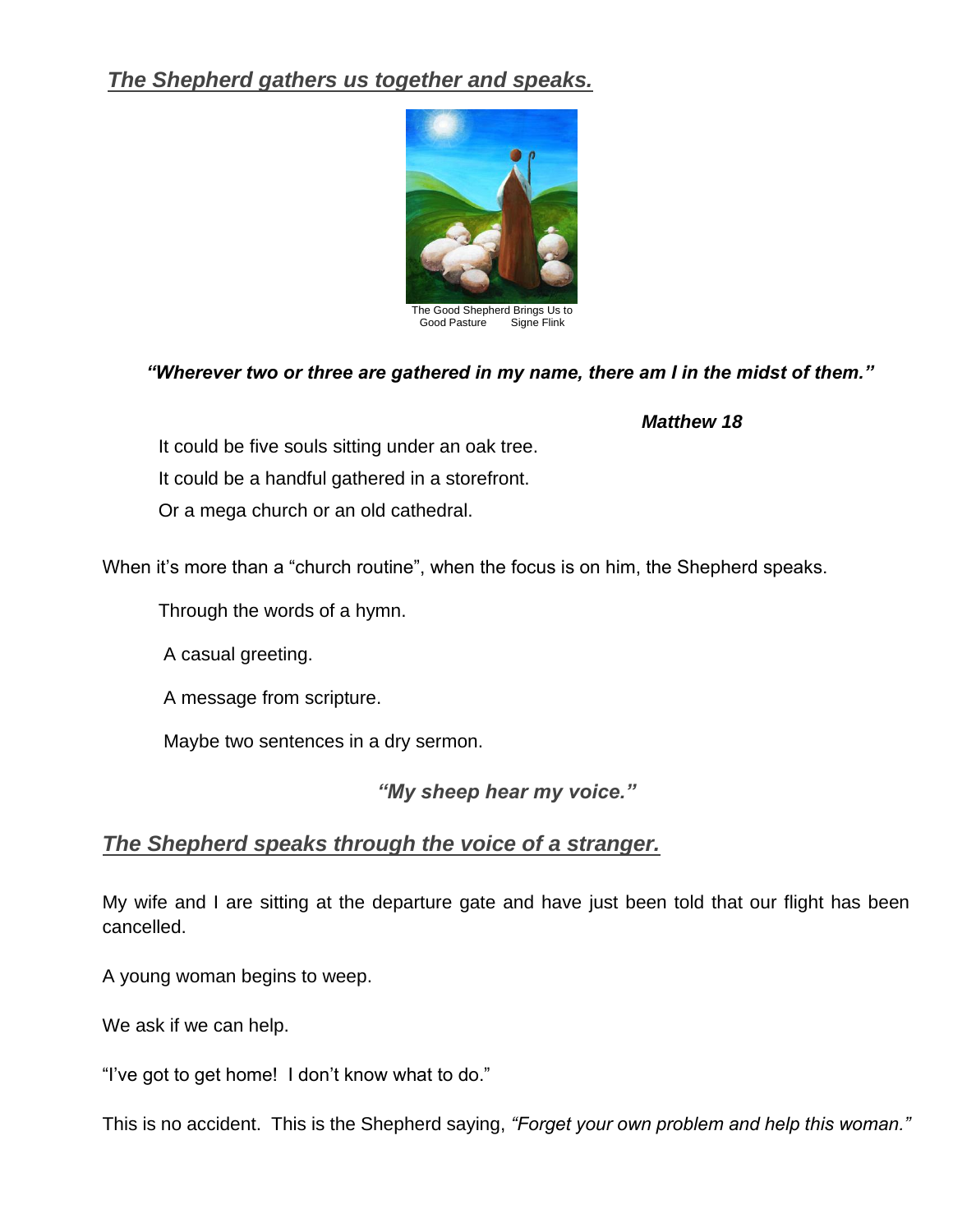## *The Shepherd speaks through the four gospels.*

Jesus never wrote a book. He did not need to.

The Spirit bore witness to him through his followers.

*"But the Counselor, the Holy Spirit, whom the Father will send in my name, he will teach you all things, and bring to your remembrance all that I have said to you."*

 *John 14*

When we go to the four gospels seeking a word from our Shepherd, he never fails to speak words that empower us.

Sometimes to repent.

Sometimes to forgive.

Sometimes to move a mountain.

## *The Shepherd's voice---from Genesis to Revelation.*



Once we begin hearing the voice of our Shepherd in the gospels, he leads us through the mystery of redemptive history from its dawn to the present moment.

Reading the Bible is like climbing Mount Sinai to meet with God. The mountain is rough and strange. We are mystified and baffled. Then we begin to hear the voice of the Shepherd.

*All we like sheep have gone astray. We have turned everyone to his own way. And the Lord has laid on him the iniquity of us all.*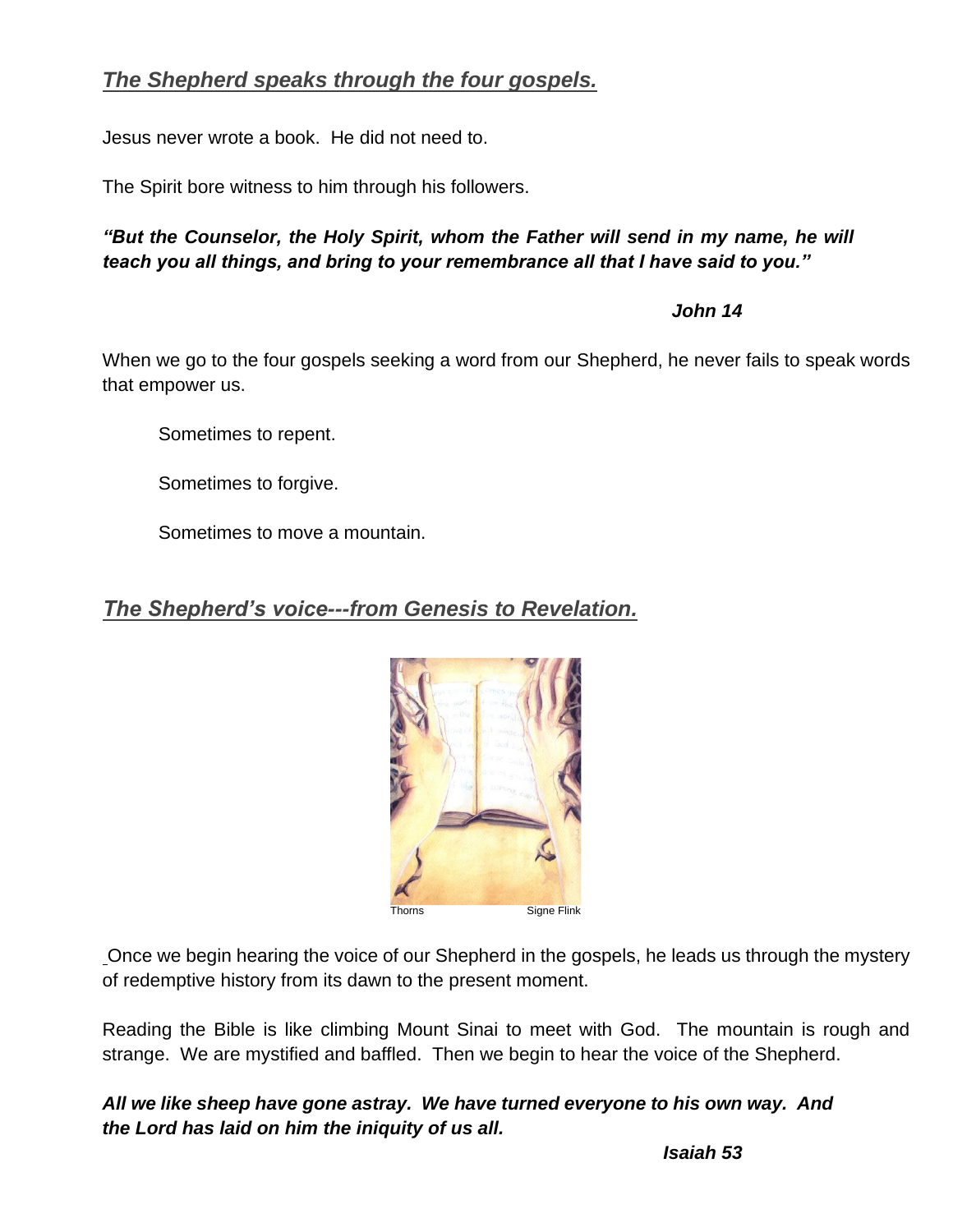By the time we get to Revelation the voice of the Shepherd thunders like rushing water.

*"Behold, I am coming soon, bringing my recompense, to repay every one for what he has done.*

*I am the Alpha and the Omega, the first and the last, the beginning and the end."*

 *Revelation 22*

*When we pray, the Shepherd not only listens, he speaks.*



Signe Flink

And when we pray, we not only speak, we listen.

We listen in silence.

We let the Shepherd speak to us through a Psalm.

We remember a promise.

We ponder a command.

*"If you love me, you will keep my commandments. And I will pray the Father. And he will give you another Counselor to be with you forever, even the Spirit of Truth, whom the world cannot receive, because it neither sees him nor knows him.*

*You know him, for he dwells with you and shall be in you.*

*I will not leave you desolate. I will come to you."*